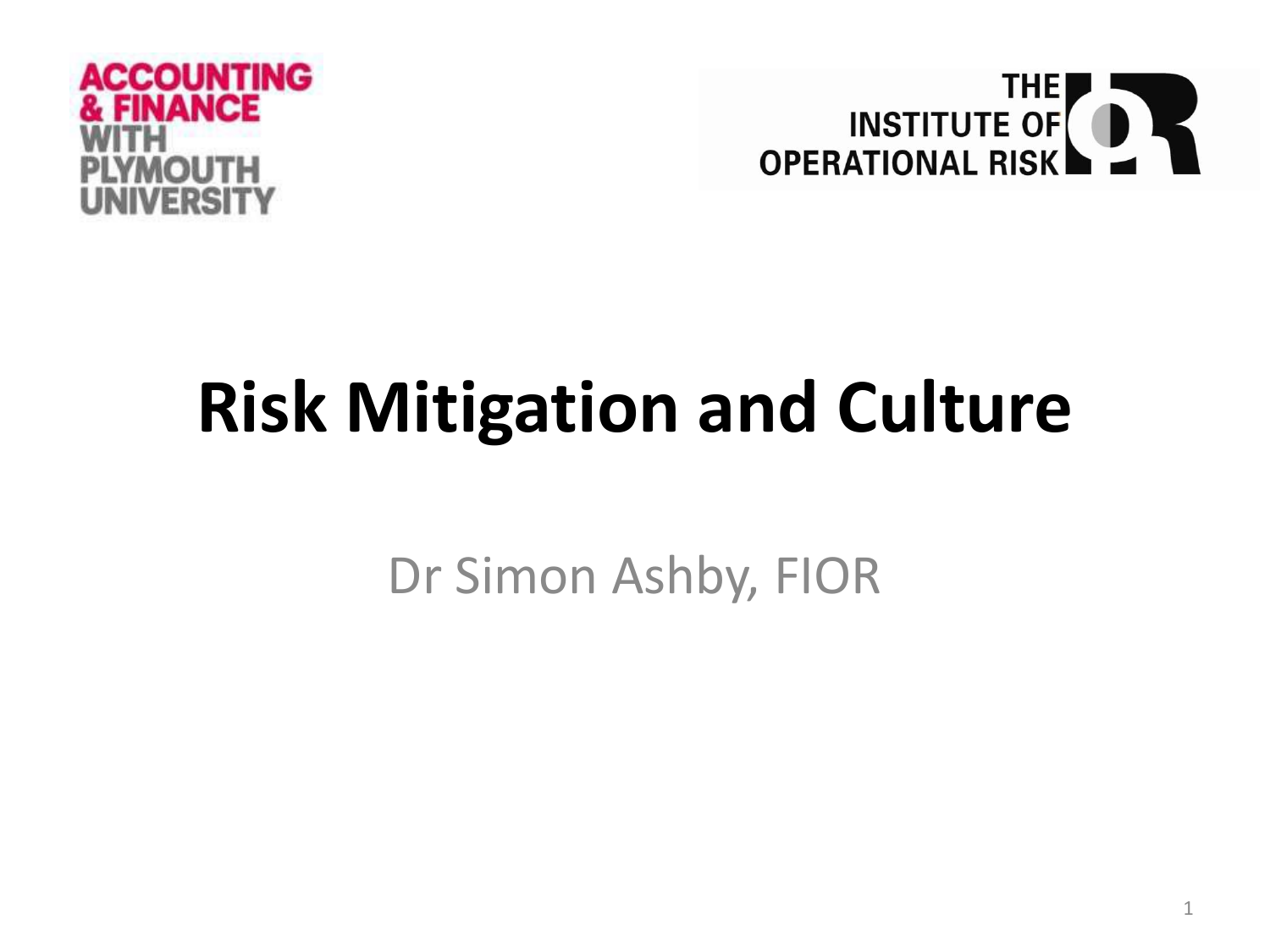# **The Importance of (Risk) Culture**

"In contrast to JPMorgan Chase's reputation for best-in-class risk management, the whale trades exposed a bank culture in which risk limit breaches were routinely disregarded, risk metrics were frequently criticized or downplayed, and risk evaluation models were targeted by bank personnel seeking to produce artificially lower capital requirements." (Permanent Subcommittee on Investigations 2013)

"The strategy set by the Board from the creation of the new Group sowed the seeds of its destruction.. the strategy created a new culture in the higher echelons of the bank. This culture was brash, underpinned by a belief that the growing market share was due to a special set of skills which HBOS possessed... Parliamentary Commission

"Barclays became complex to manage, tending to develop silos with different values and cultures. Despite some attempts to establish Group-wide values, the culture that emerged tended to favour transactions over relationships, the short term over sustainability, and financial over other business purposes. " (Salz Review 2013)

2 **recovery**." (Salz Review 2013)"The financial crisis of 2008 has rocked trust and confidence in the industry at all levels of society, including many of those who work within the industry itself. 'Culture' has been mooted by many as a **root cause** of the damage done and a programme of cultural change has been proposed as the course of action to **aid**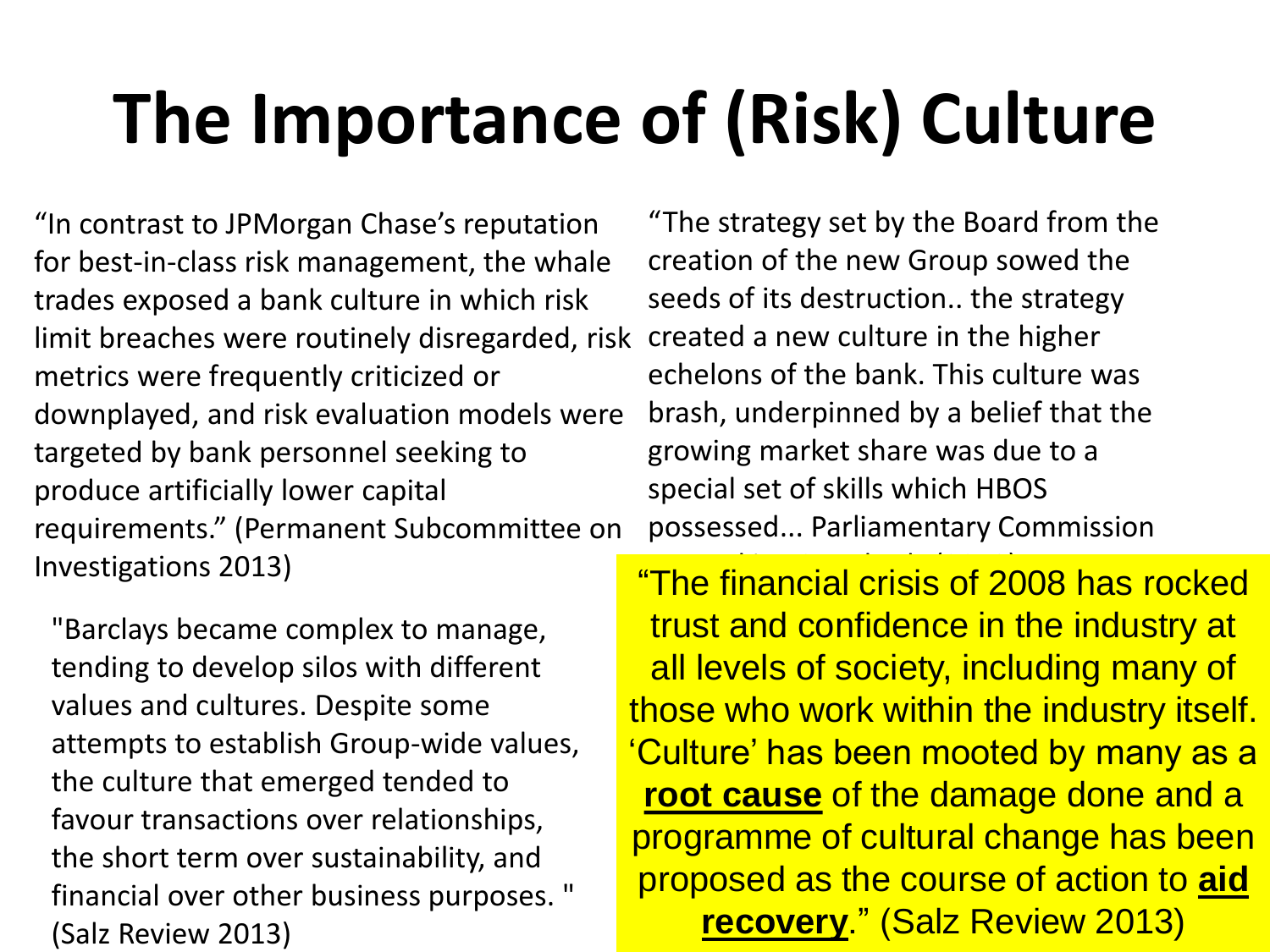#### **Culture and Risk Mitigation**

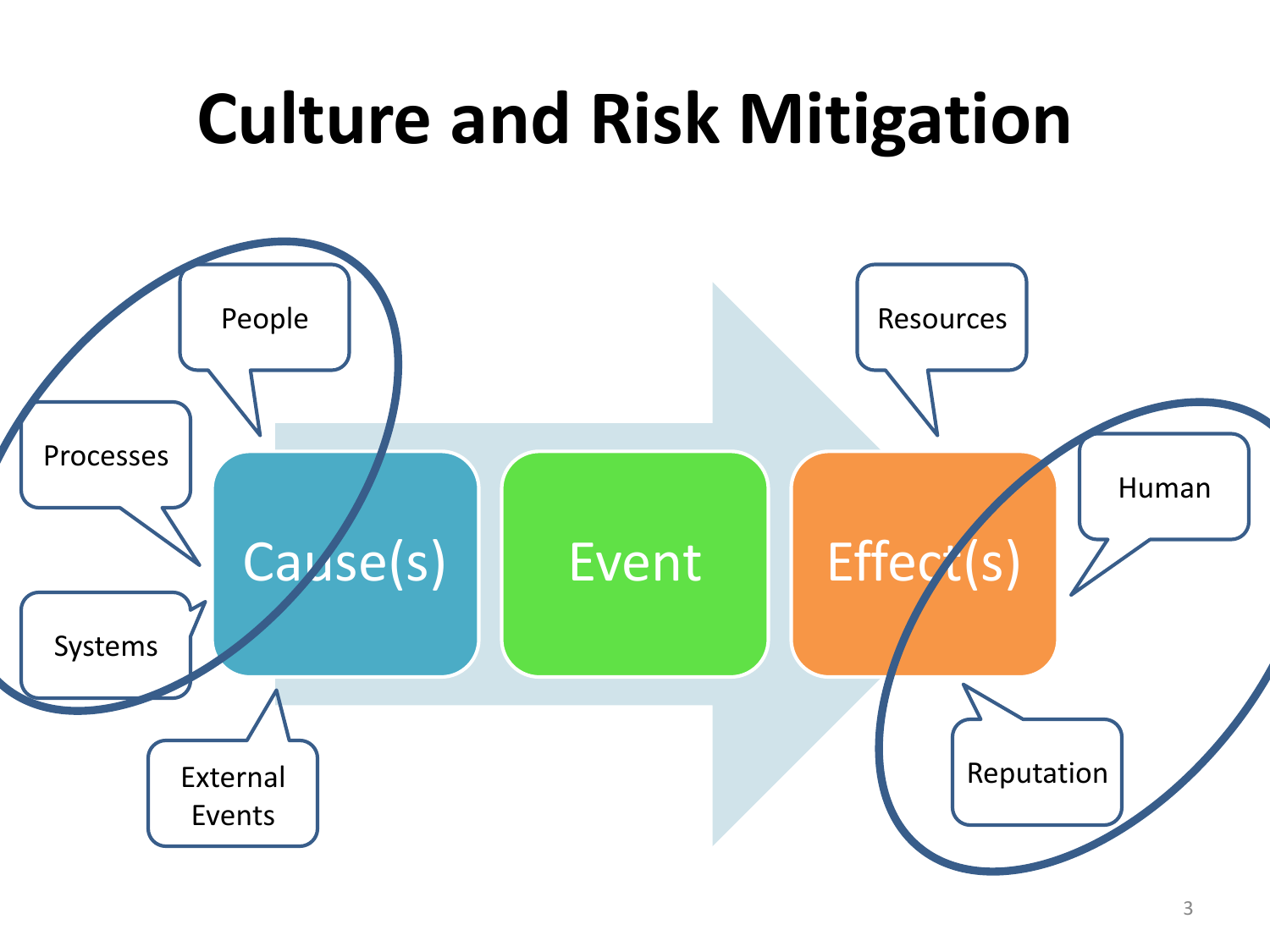# **Cultural Roots of Effective Mitigation**

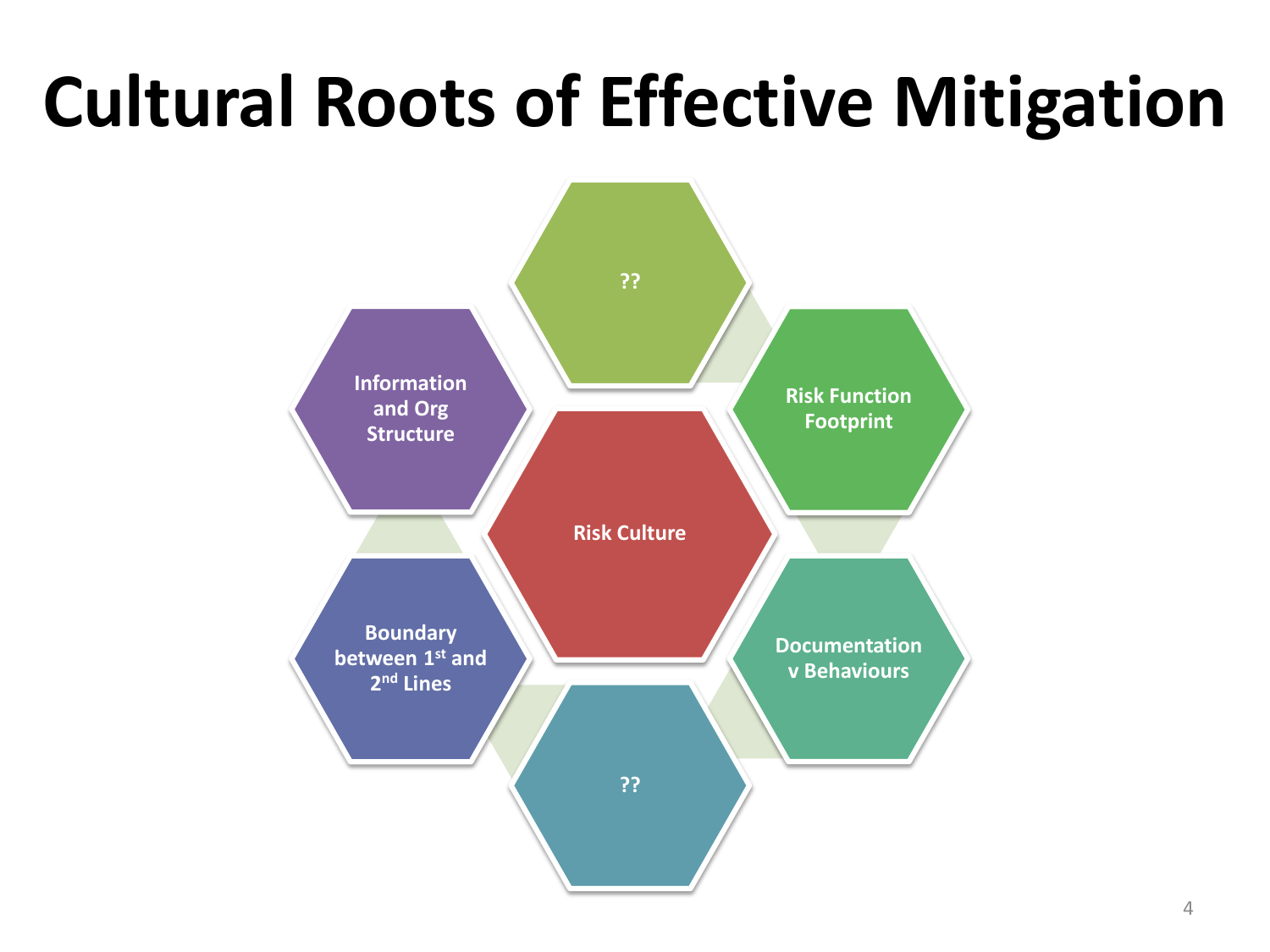# **Key Considerations**

| <b>Information</b><br>and<br>Organisational<br><b>Structure</b> | 1. Encourage informal interaction between managers to<br>promote risk awareness and trust<br>2. Develop robust risk communication aligned with risk<br>appetite<br>3. Value objective risk analysis and soft skills |
|-----------------------------------------------------------------|---------------------------------------------------------------------------------------------------------------------------------------------------------------------------------------------------------------------|
| Integration<br>Between 1st<br>and 2 <sup>nd</sup> Lines         | 1. Risk management should be viewed as value adding<br>2. Do you spend too much time in compliance mode?<br>3. Integrate risk and performance management - all staff<br>should be pro-actively managing risk        |
| <b>Risk Function</b><br><b>Footprint</b>                        | 1. Promote a balance between risk and opportunity<br>2. Embed risk and opportunity awareness in decision making<br>3. Use time with other functions and departments wisely                                          |
| <b>Documentation</b><br><b>vrs Behaviours</b>                   | 1. Encourage creativity so staff can adapt to uncertainty<br>2. Accept dissent and consider different points of view<br>3. Avoid excessive documentation and red tape                                               |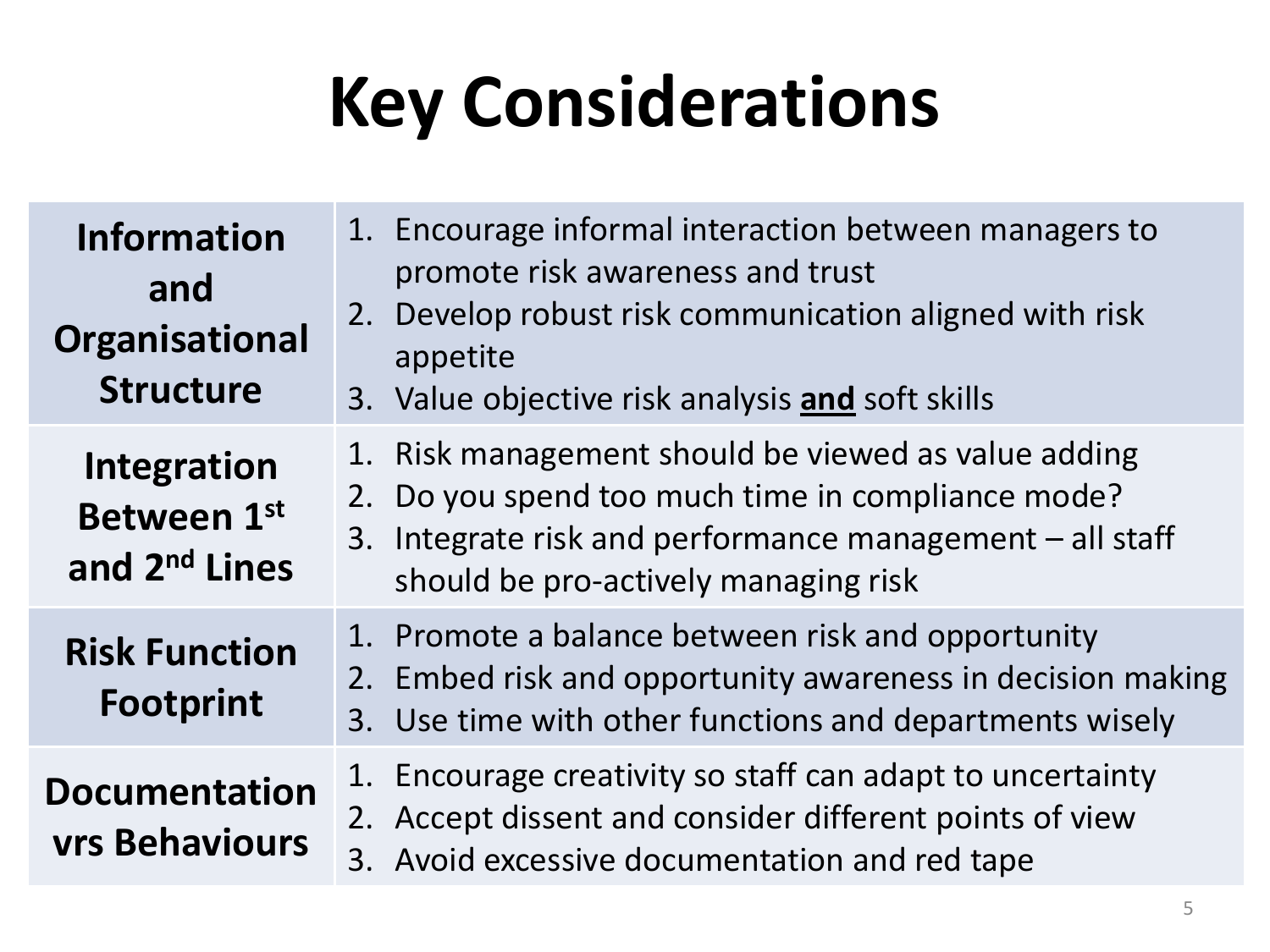# **IOR Risk Culture Guidance**

- Risk culture can no longer be ignored, it is an essential mitigation tool
- Currently there is little guidance available to help, though the available resources are growing
- Look for the IOR Sound Practice Guidance Paper on Risk Culture – coming soon!

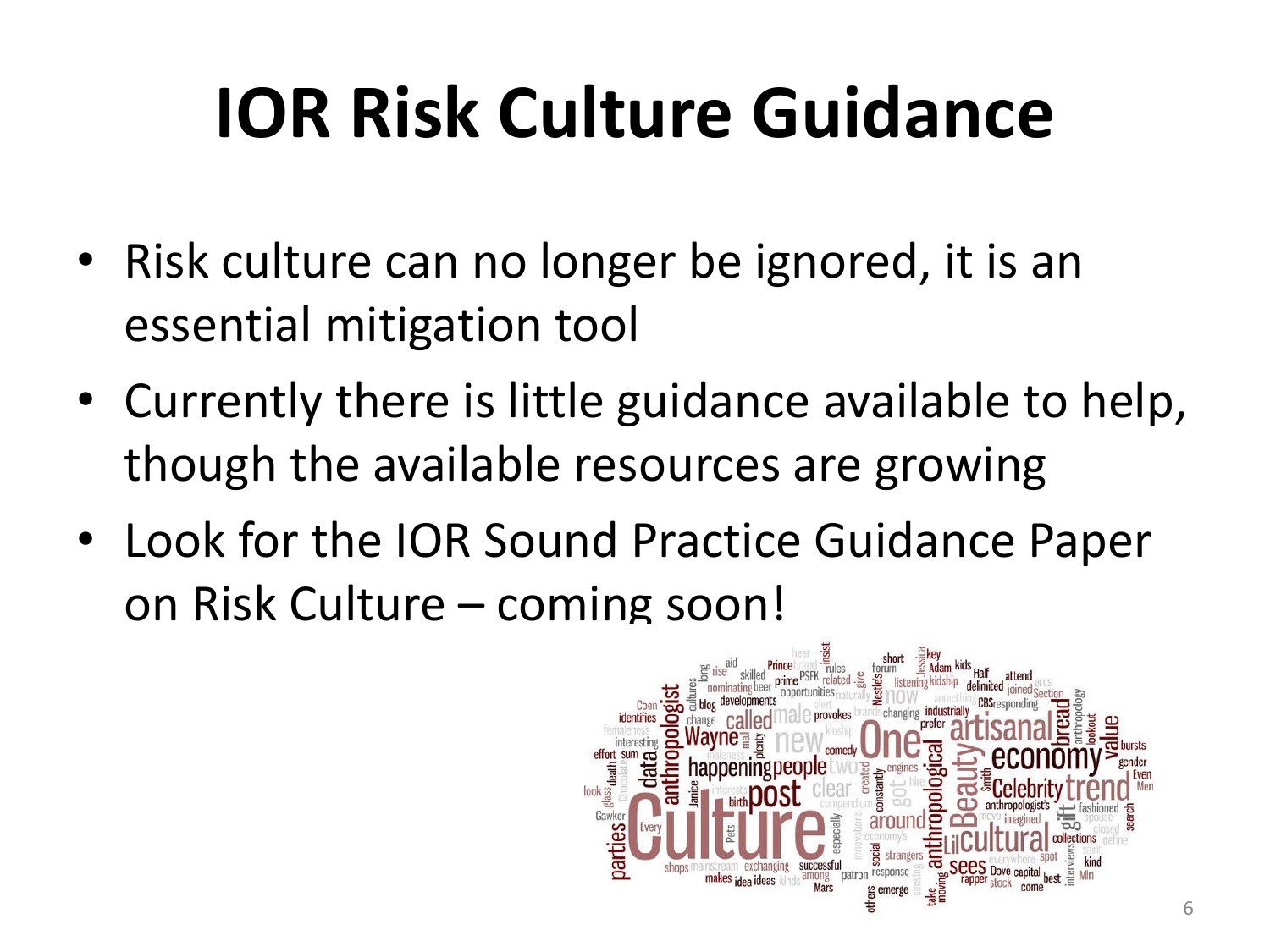# **Want to Know More?: LSE/Plymouth Research Project**

- Funded by ESRC, CII, CIMA and Lighthill Risk Network. Supported by Financial Services KTN.
- Aim is to develop a diagnostic toolkit to facilitate the evaluation and management of risk culture.
- Working with CROs from a range of financial institutions to develop the toolkit.
- Interim results link: [http://www2.lse.ac.uk/researchAndExpertise/uni](http://www2.lse.ac.uk/researchAndExpertise/units/CARR/pdf/Risk-culture-interim-report.pdf) [ts/CARR/pdf/Risk-culture-interim-report.pdf](http://www2.lse.ac.uk/researchAndExpertise/units/CARR/pdf/Risk-culture-interim-report.pdf)